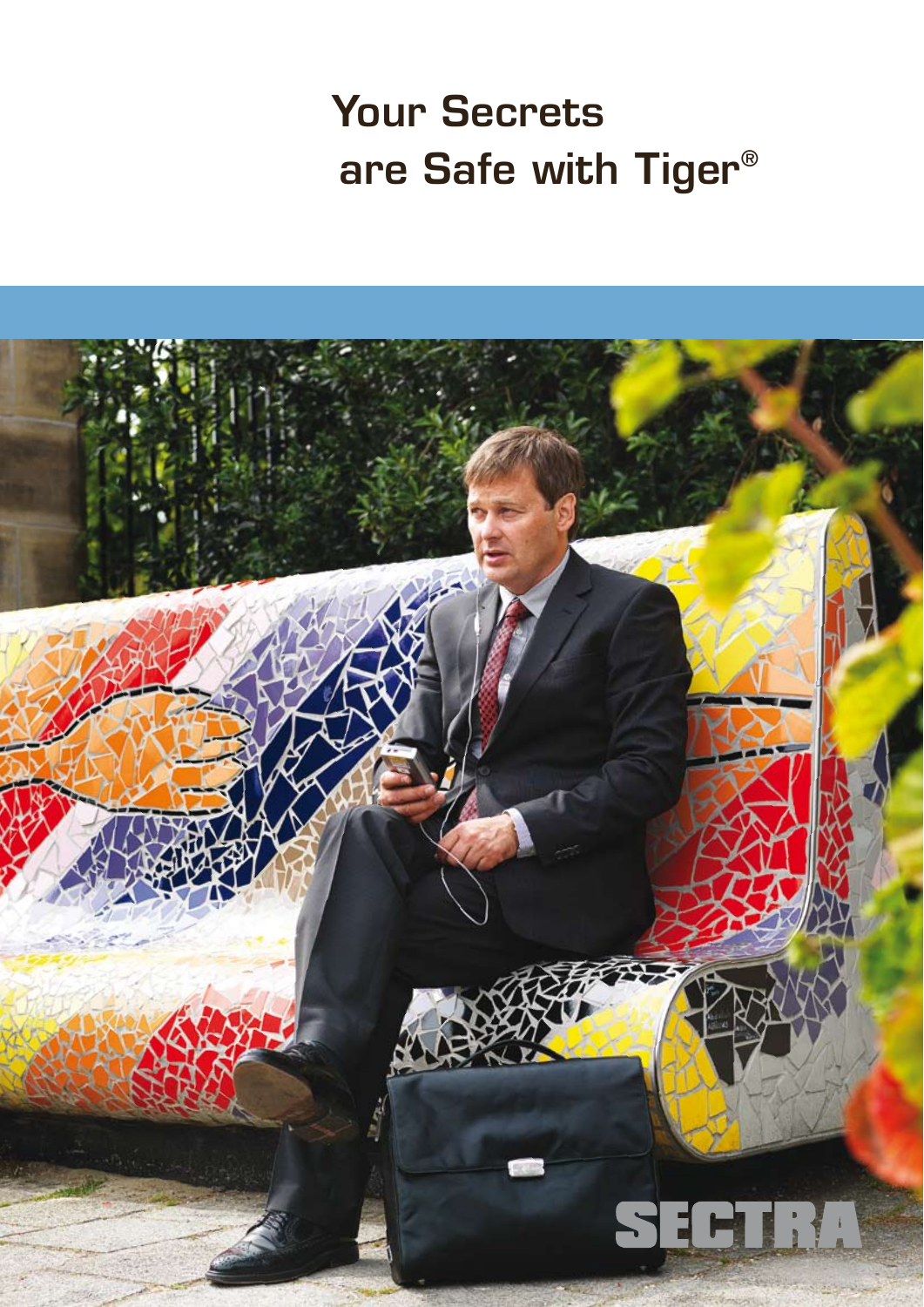## The more important the message, the greater the outside interest

In today's fast moving and everchanging world, secure communications are key to the accomplishment of a safer working environment. Yet the achievement of this security is significantly more complex and demanding than just ensuring that communications function. Vulnerability to interception of sensitive information by would-be intruders is a factor that must be taken into account. Effective voice encryption is a powerful tool in countering and repelling threats of this kind.

Sectra has evolved as a pioneer and driving force in the development of voice encryption technology, and Tiger is the culmination of these efforts. A unique personal encryptor for the exchange of sensitive information, this intelligent device excels in terms of security and flexibility enabling the user to encrypt telephone conversations via fixed and mobile telephony networks as well as via IP-networks and satellite systems. Wherever you are - your secrets are safe with Tiger.

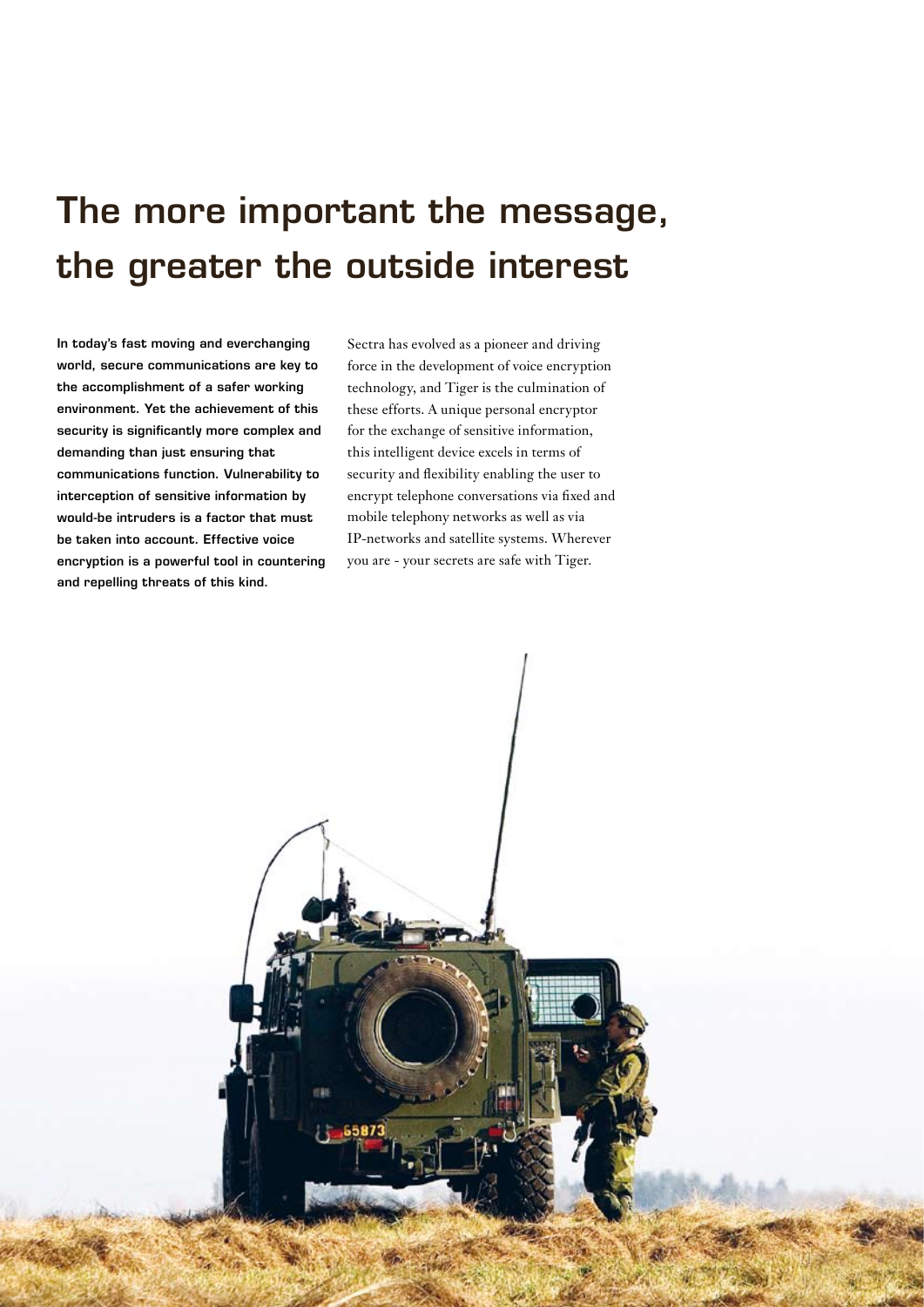#### Who needs strong voice encryption?

- $\blacksquare$  Heads of state
- $\blacksquare$  Ministers
- **n** Officials
- Ambassadors
- $\blacksquare$  Military personnel
- **n** Security service

If you have the need to verbally convey highly sensitive information, the risk of its interception by others will always exist. As the leakage of sensitive information can have devastating consequences, a totally reliable voice encryptor is an indispensable tool.

#### Why Tiger?

- $\blacksquare$  Secure phone conversations wherever you are
- Easy-to-use
- Certified by EU and NATO
- Tiger users in more than half of all EU member states

Tiger is ideally suited to function in today's mobile, intrusive, fast moving world. The common denominator for our Tiger users is that they have regulations for handling of security classified information and demands for approved security products. The beauty of Tiger lies in its unprecedented simplicity, mobility and flexibility that combines ease of operation with the highest level of security.





per ...<br>
<br>
<sup>1</sup> *"Wherever you are – your secrets are safe with Tiger®.*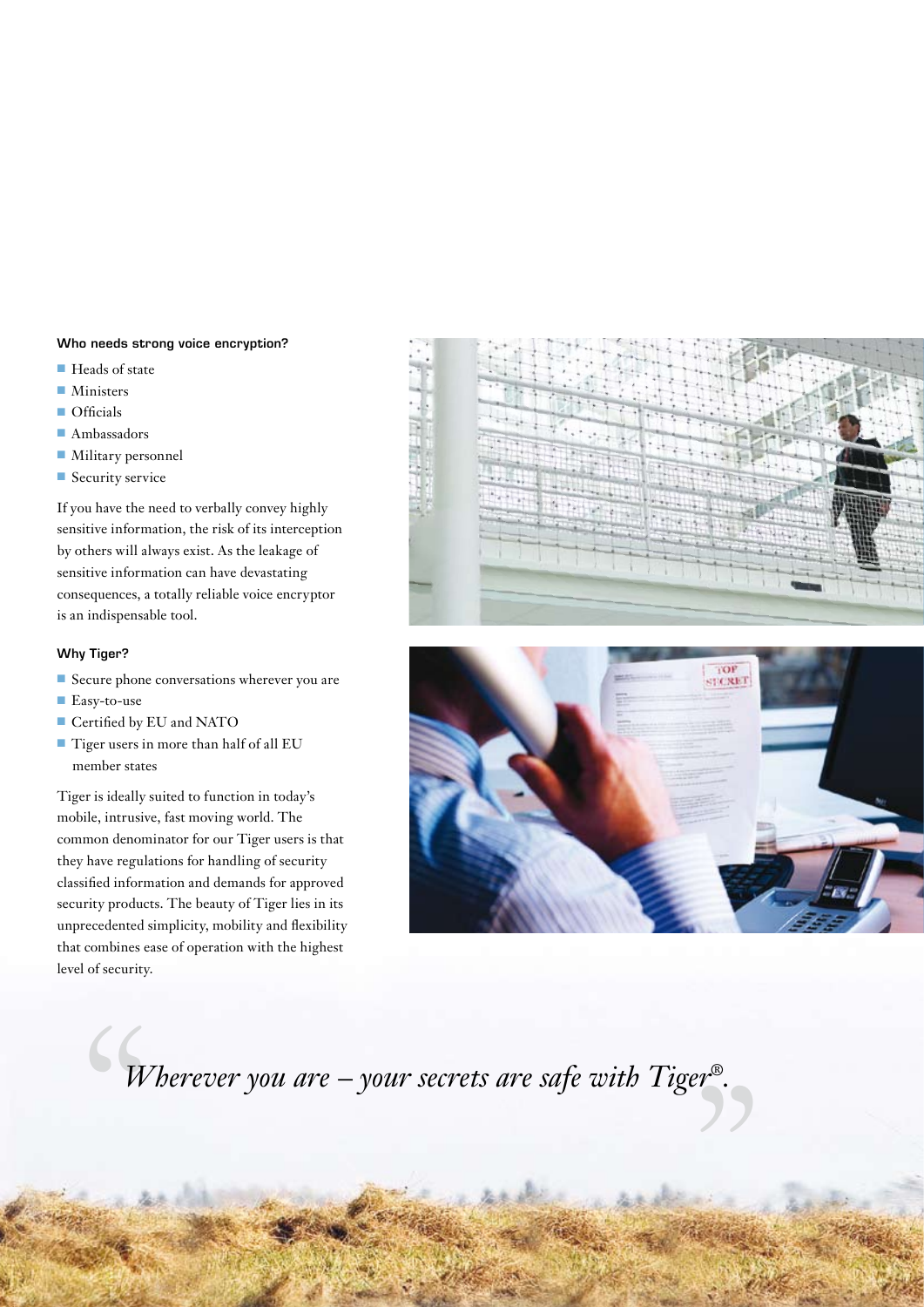## Communicate securely – wherever you are

Security can be compromised and infringed upon in everyday situations. Using Tiger is straightforward, meaning that it doesn't and shouldn't affect or compromise the way you work or live.

Secure calls and faxes are made with ease. Teleconferences are conducted without difficulty, file transfers performed, and classified computer networks remotely and readily accessed. All of this can be carried out in a totally secure environment with Tiger using both standard telephone lines and digital communication networks.

2008-03-

#### Mobility and flexibility at One

Tiger is also unique in that it not only enables secure operation from fixed locations such as the office or home, but also while on the move via digital networks such as GSM, ISDN, Internet Protocol (IP), and satellite communications – yet still maintaining the same high level of security.

#### Trusted since the 90's

Tiger has been in use with an satisfied international clientele since the nineties. Experience has taught us that user demands vary widely in terms of usage. For example, government ministers, ambassadors and military personnel operating in areas with

inadequate telecom infrastructure invariably have no other option than to communicate via satellite. With Tiger, telephone calls can be relayed and protected via the satellite system providing the best coverage – securely and safely.

#### Trustworthy and transparent

As part of our commitment to complete Life Cycle Management, Sectra provides in-house service, support and training facilities. The creation and development of strong, long-term relationships with our customers based on transparency and trust ensure you get the best out of your product and enable you to communicate securely – wherever you are.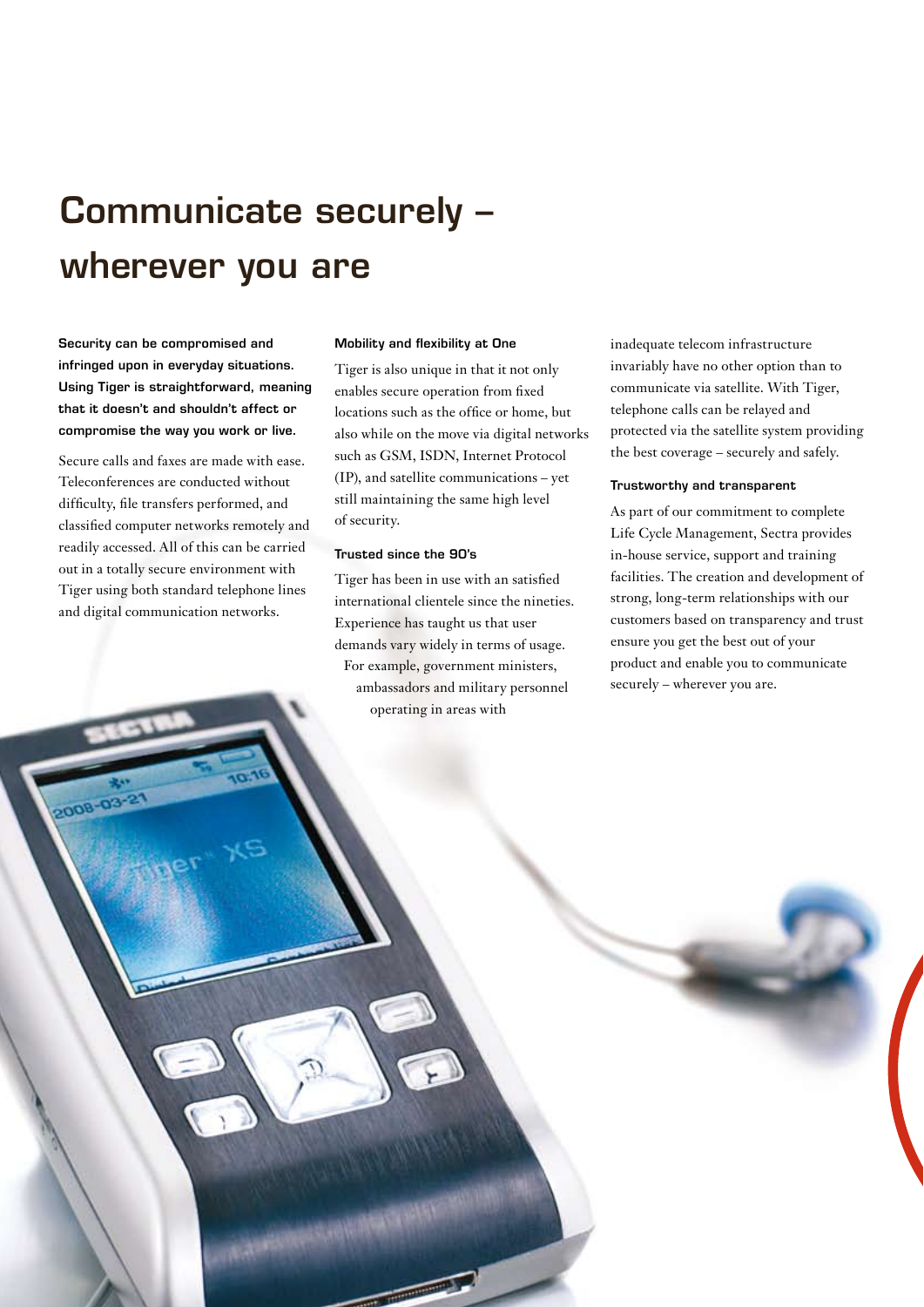#### Unique and double-approved

Our commitment to the utilization and incorporation of cutting-edge technology in our products guarantees the highest level of security for the encryption of phone calls. The latest generation of Tiger products, Tiger XS, qualifies as the only personal voice encryptor approved by the EU for the protection of both fixed and mobile phone calls up to and including the high security level SECRET UE. The credentials of this already unique encryptor are further endorsed by the fact that the Tiger XS is also certified by NATO for telecommunications at the security classification level NATO SECRET, thereby making life simpler and more secure for our European customers within NATO.



EI.5 *Ti*<sub>"</sub><br>
en *Tiger XS is the only voice encryptor certified by both EU and NATO up to and including the high security level SECRET.*

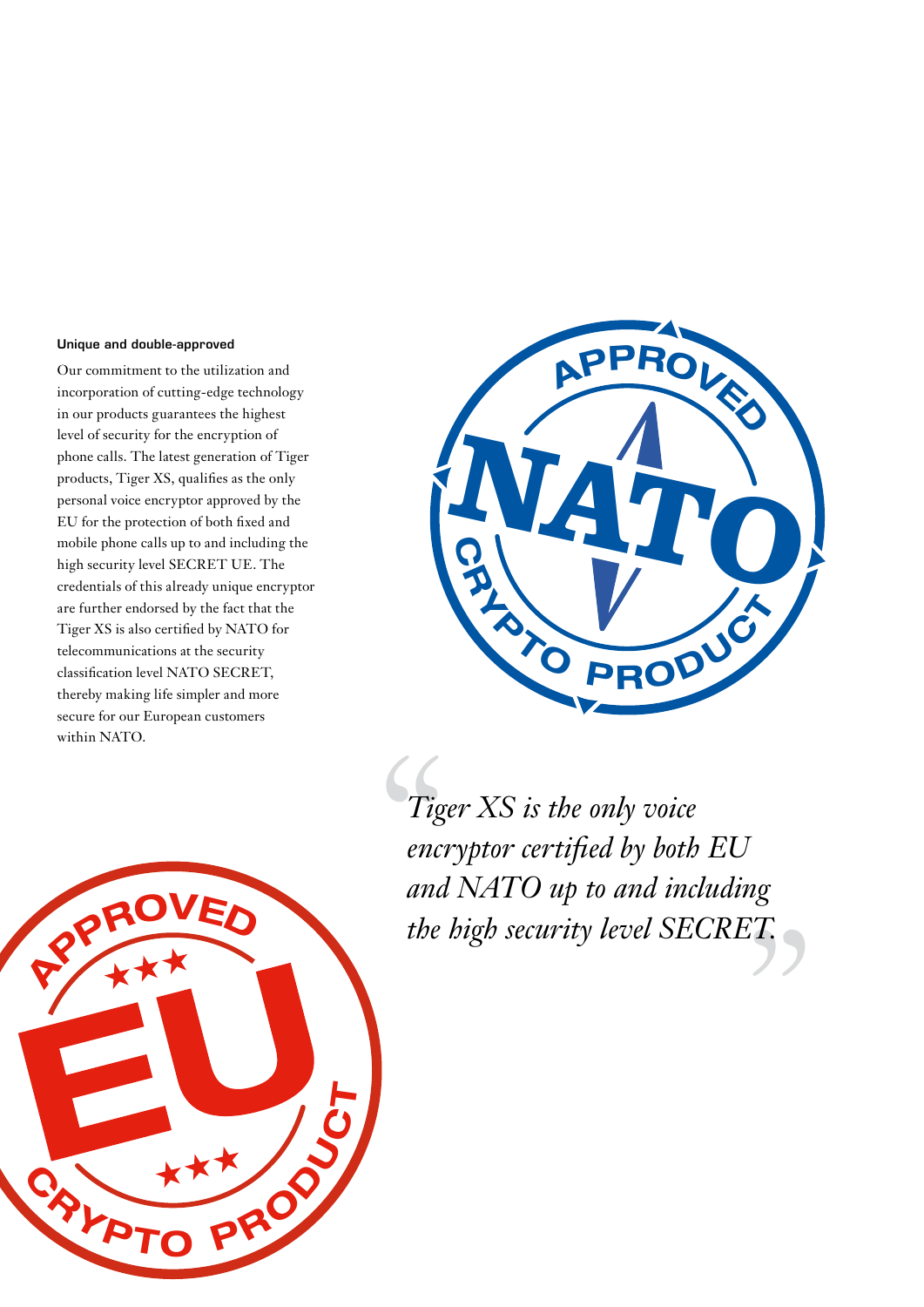### An expanding circle of Tiger users

Characteristics such as flexibility and reliability render Tiger suitable for a wide range of secure communication application demands as reflected in an increasing number of customer groups.

The personal encryptor Tiger XS is widely used and popular among civil servants and government officials. Tiger XS is also increasingly favoured by discerning decision makers who need to protect their communications with strong security solutions. Tiger products are already in use in more than half of all EU member states.

#### An Encryptor you can trust

In addition to solutions for civilian security applications, we have been involved in the research and development of crypto products for defense requirements and the Tiger XS has evolved from previous NATO-approved Sectra products. European armed forces, battle groups and peace keeping operations can be found amongst our references. Tiger XS has also received NATO approval for the protection of fixed and mobile telecommunications.

*states. Tig Tiger products are used in more than half of all EU member states.*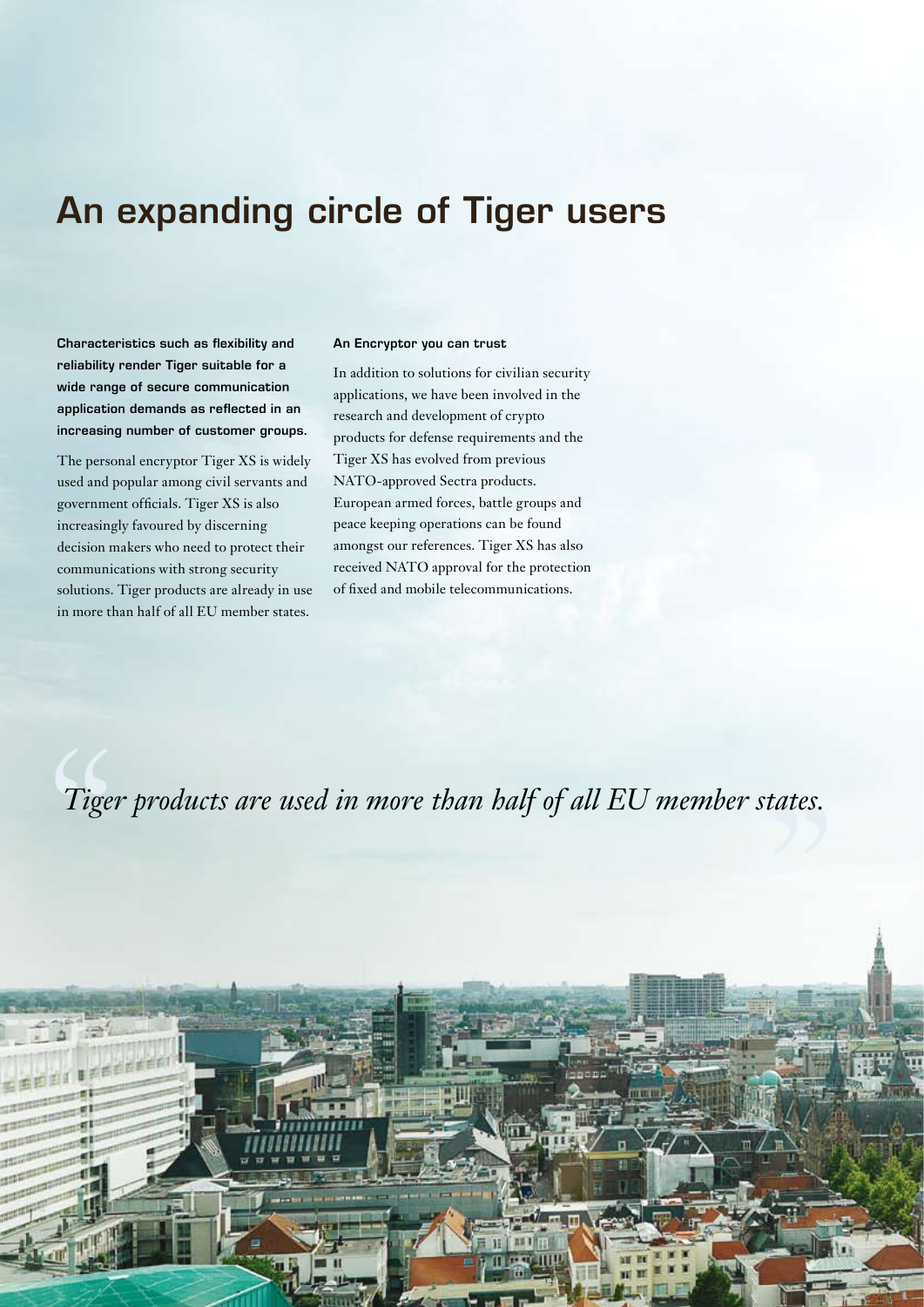### Tiger XS facts

Đ ā

| Services             | Encrypted phone calls, encrypted data<br>transfers, encrypted fax, encrypted SMS and<br>encrypted teleconferencing |
|----------------------|--------------------------------------------------------------------------------------------------------------------|
| Security level       | Approved up to and including level SECRET.<br>Certified by the EU [SECRET UE] and NATO<br>[NATO SECRET].           |
| Network connectivity | Standard telephone lines, digital networks<br>(GSM, ISDN, IP) and satellite systems                                |
| Standby time         | Active Bluetooth - 24 hours<br>Power save mode - 150 hours                                                         |
| Talk time, Bluetooth | 7 hours                                                                                                            |
| Power supply         | Integrated rechargeable (Li-Polymer)                                                                               |
| Dimensions           | 118 x 68 x 22 mm                                                                                                   |
| Weight               | 130 g                                                                                                              |